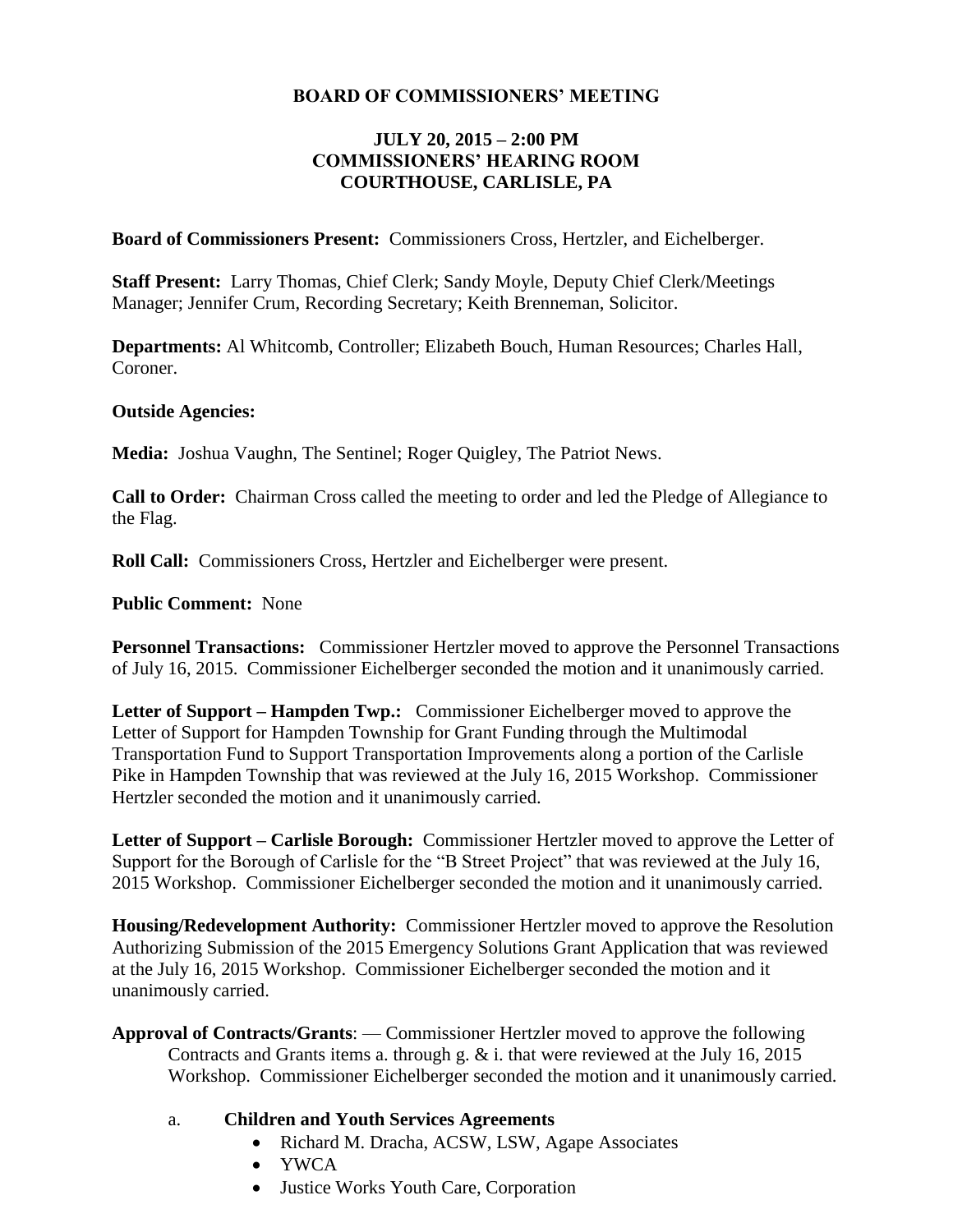- $\bullet$  Adelphoi Village, Inc. (Ongoing)
- Alternative Rehabilitation Communities, Inc. (Ongoing)
- The Bair Foundation of Pennsylvania, Inc. (Ongoing)
- Andrew C. Som d/b/a Central PA Family Support Services
- Drug and Alcohol Rehabilitation Services, Inc. (Ongoing)
- Cornell Abraxas Group, Inc. (Ongoing)
- Family Care for Children & Youth, Inc. (Ongoing)
- George Junior Republic in Pennsylvania (Ongoing)
- Children's Home of York, Inc. (Ongoing)
- National Mentor Healthcare, LLC  $\frac{d}{b/a}$ , PA Mentor (Ongoing)
- VisionQuest National, LTD (Ongoing)
- $\bullet$  Edison Court (Ongoing)
- Youth Services Agency (Ongoing)
- Common Sense Adoption Services, Inc. (Ongoing)
- Pressley Ridge  $(Ongoing)$
- Language Services Corporation, Inc. InterpreTalk
- b**. Claremont Nursing and Rehab Center Agreements**
	- Alert Pharmacy Services, Inc. (Addendum)
	- Michael Gawlas, D.O.
- c. **District Attorney/Victim Witness Grant Application**
	- Acceptance of Subgrant Award from the Pennsylvania Commission on Crime and Delinquency for Victims of Juvenile Offenders
- d. **Drug & Alcohol Agreements**
	- *2015-2016 Inpatient Agreement*
		- a. Bowling Green Inn, Brandywine
	- *2015-2016 Prevention Agreement*
		- a. Perry Human Services
	- Clear Brook, Inc.

# e. **MH/IDD Agreement**

- FY 2014-2015 Early Intervention Agreement
	- $\triangleright$  Jennifer Snyder, MPT (Addendum)
- f. **Planning Agreement**
	- East Pennsboro Township Land Partnership Grants
- g. **Prison Agreement**
	- PrimeCare Medical, Inc.
- i. **Tax Assessment/Tax Claim Bureau Agreement** 
	- Lee Enterprises, Inc.  $d/b/a$  The Sentinel Advertising Agreement

## h. **Public Safety Agreements**

- 2015 State Homeland Security Grant Program Agreement Commissioner Hertzler moved to approve the 2015 State Homeland Security Grant Program Agreement. Commissioner Eichelberger seconded the motion and it unanimously carried.
- Annual Hazardous Material Emergency Response Preparedness Report Commissioner Eichelberger moved to approve the Annual Hazardous Material Emergency Response Preparedness Report. Commissioner Hertzler seconded the motion and it unanimously carried.
- Phone Recovery Services LLC
- Dilworth Paxson LLC Engagement Letter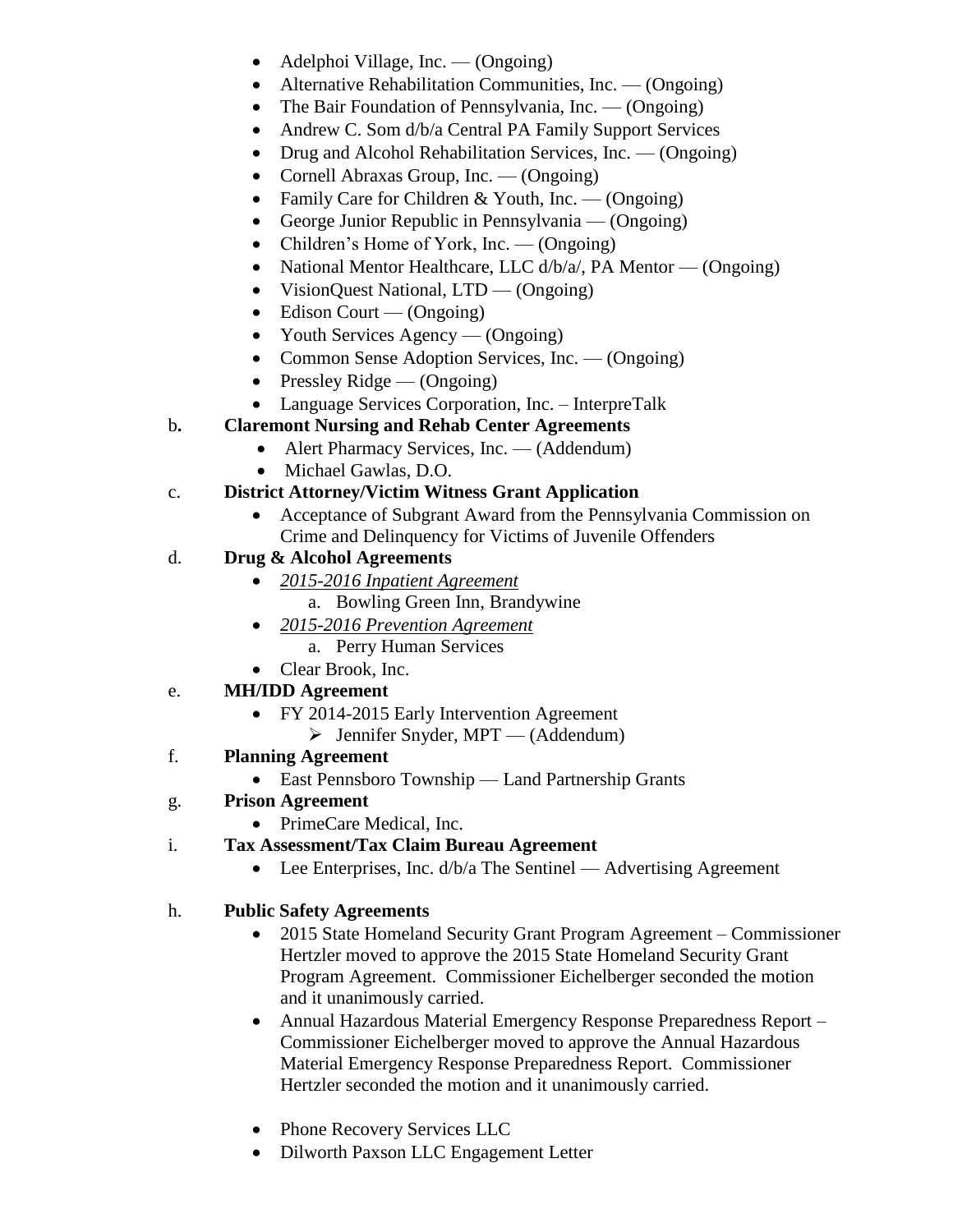Chairman Cross questioned if Phone Recovery Services is a sole source provider. Chief Clerk Thomas explained how the two agencies are working together on this project. There is a 40% contingency fee that the agencies will receive. Deputy Chief Clerk Moyle stated that she spoke to Berks, Dauphin, and Delaware Counties and indicated that they are all paying a contingency fee of 40% and did not dispute the fee. Chief Clerk Thomas talked to the 911 consultant to receive further explanation. The County will not lose anything if they wait to pursue. The new Law gives amnesty to the phone company, changing the formula for how they can charge, by a trunk or a phone line. If the County waits until after August 1, 2015 to file a claim, the difference in the Law may impact our recovery fees. Discussion ensued regarding possibly requesting the agencies receive 30% vs the 40%.

Commissioner Hertzler moved to approve the agreement with Phone Recovery Services LLC and Dilworth Paxson LLC Engagement letter. Chairman Cross seconded the motion with further discussion.

There was discussion regarding how this will work going forward and how do we pursue if fees are not recovered from the agencies Commissioner Eichelberger questioned a higher standard according to the law? Commissioner Eichelberger questioned if York and Adams County are willing to negotiate the lower percentage? Chief Clerk Thomas suggested that this be discussed at the Wednesday Transportation meeting. Solicitor Brenneman stated that 40% is standard in most fee collection agreements. The new law starts on August 1, 2015. The motion carried.

## **Resolutions**:

- a. Commissioner Eichelberger moved to approve Resolution No. 2015-18 Re: Budget Adjustment that was reviewed at the July 16, 2015 Workshop. Commissioner Hertzler seconded the motion and it unanimously carried.
- b. Commissioner Eichelberger moved to approve Resolution No. 2015- 19 Re: Intermunicipal Resolution Supporting MS4 Requirements that was reviewed at the July 16, 2015 Workshop. Commissioner Hertzler seconded the motion and it unanimously carried.

## **Capital Project Requests:**

- a. Prison Tower Structural Modification Total Project Cost \$44,819.00 Commissioner Eichelberger moved to approve the Prison Tower Structural Modification that was Reviewed at the July 16, 2015 Workshop. Commissioner Hertzler seconded the motion and it unanimously carried.
- b. ESTA Drill Tower Exterior Sheeting Total Project Cost \$15,892.32 Commissioner Hertzler moved to approve the ESTA Drill Tower Exterior Sheeting that was reviewed at the July 16, 2015 Workshop. Commissioner Eichelberger seconded the motion and it unanimously carried.

## **County Policies:**

- a. Commissioner Eichelberger moved to approve the County Policies for Human Resources Re: Garage Liability/Garage Keepers Insurance Policy that was reviewed at the July 16, 2015 Workshop. Commissioner Hertzler seconded the motion and it unanimously carried.
- b. Commissioner Eichelberger moved to approve the County Policies for Human Resources Re: County Owned Parking Assignment Policy that was reviewed at the July 16, 2015 Workshop. Commissioner Hertzler seconded the motion and it unanimously carried.